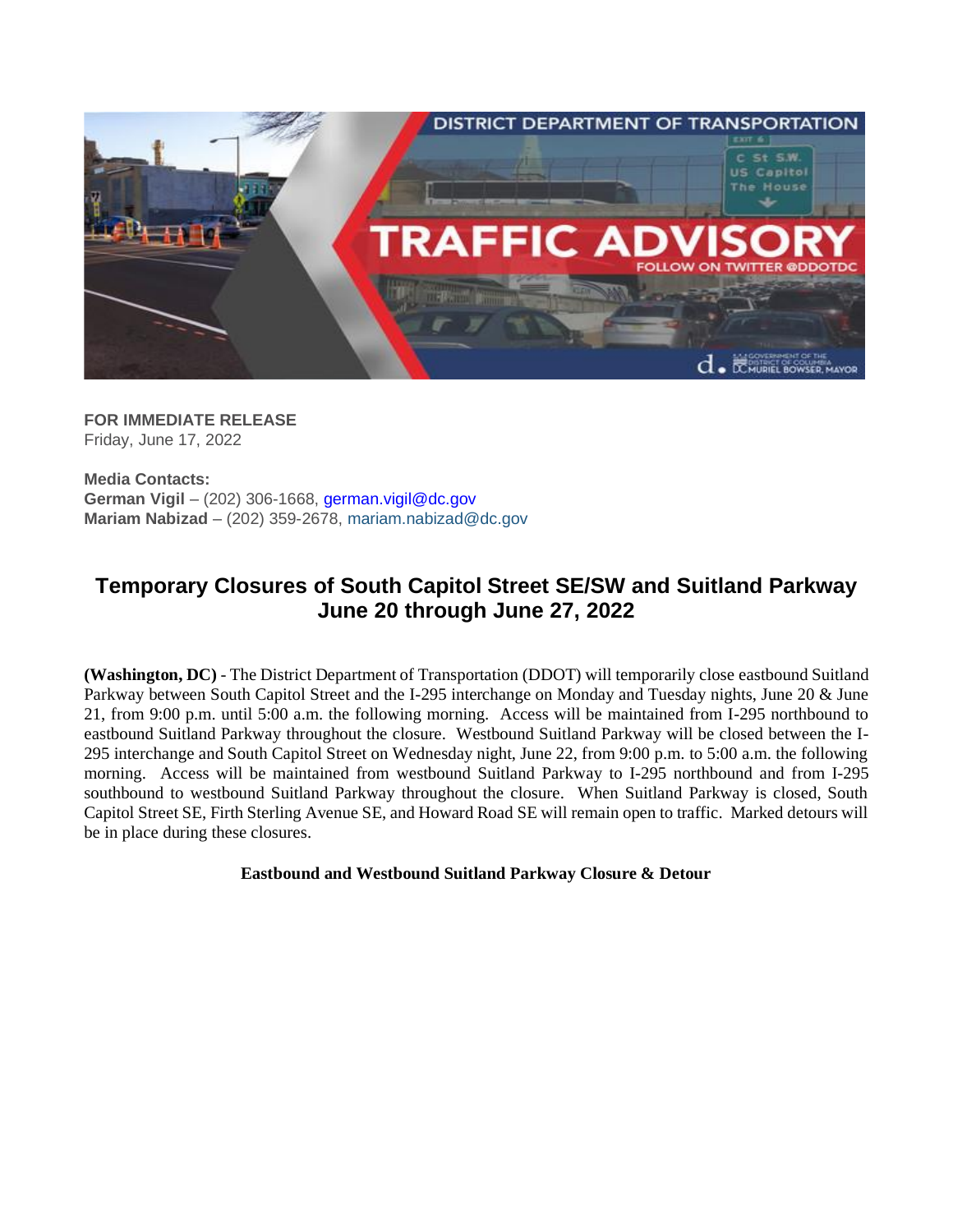

Westbound Howard Road SE will be closed from Anacostia Metro Station to the WMATA Parking Garage from 9:00 p.m. on Friday night, June 24 to 5:00 a.m. on Monday morning, June 27, 2022. Access to the parking garage will be maintained at all times. Marked detours will be in place during these closures.



## **Westbound Howard Road SE Closure & Detour**

Northbound and southbound Firth Sterling Avenue SE will be closed from 9.00 p.m. on Friday night, June 24 to 5.00 a.m. Saturday morning, June 25. When Firth Sterling Avenue is closed, Suitland Parkway and South Capitol Street will remain open to traffic. Marked detours will be in place during these closures.

## **Firth Sterling Ave SE Closure & Detour**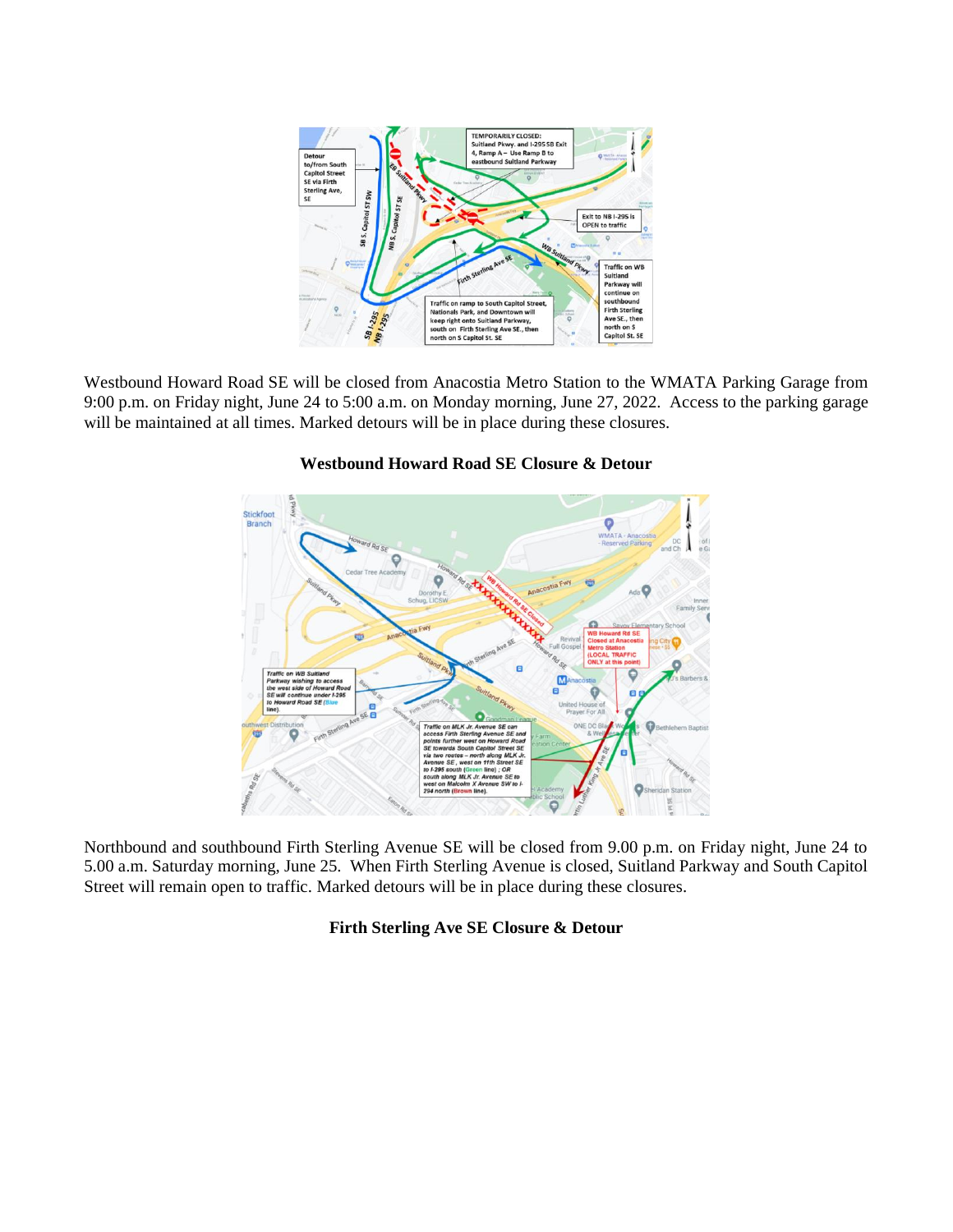

South Capitol Street SE will be closed from Potomac Avenue SE/SW to O Street SW nightly from 9:00 p.m. to 5:00 a.m. the following morning from Monday night, June 20 to Monday morning, June 27. Marked detours will be in place during these closures.



## **South Capitol St SE Closure & Detour**

Two lanes will be closed on southbound South Capitol Street across the outbound Frederick Douglass Memorial Bridge starting Monday, June 20 between 3:00 a.m. and 5:00 a.m. and between 9:30 a.m. and 3:30 p.m. Between